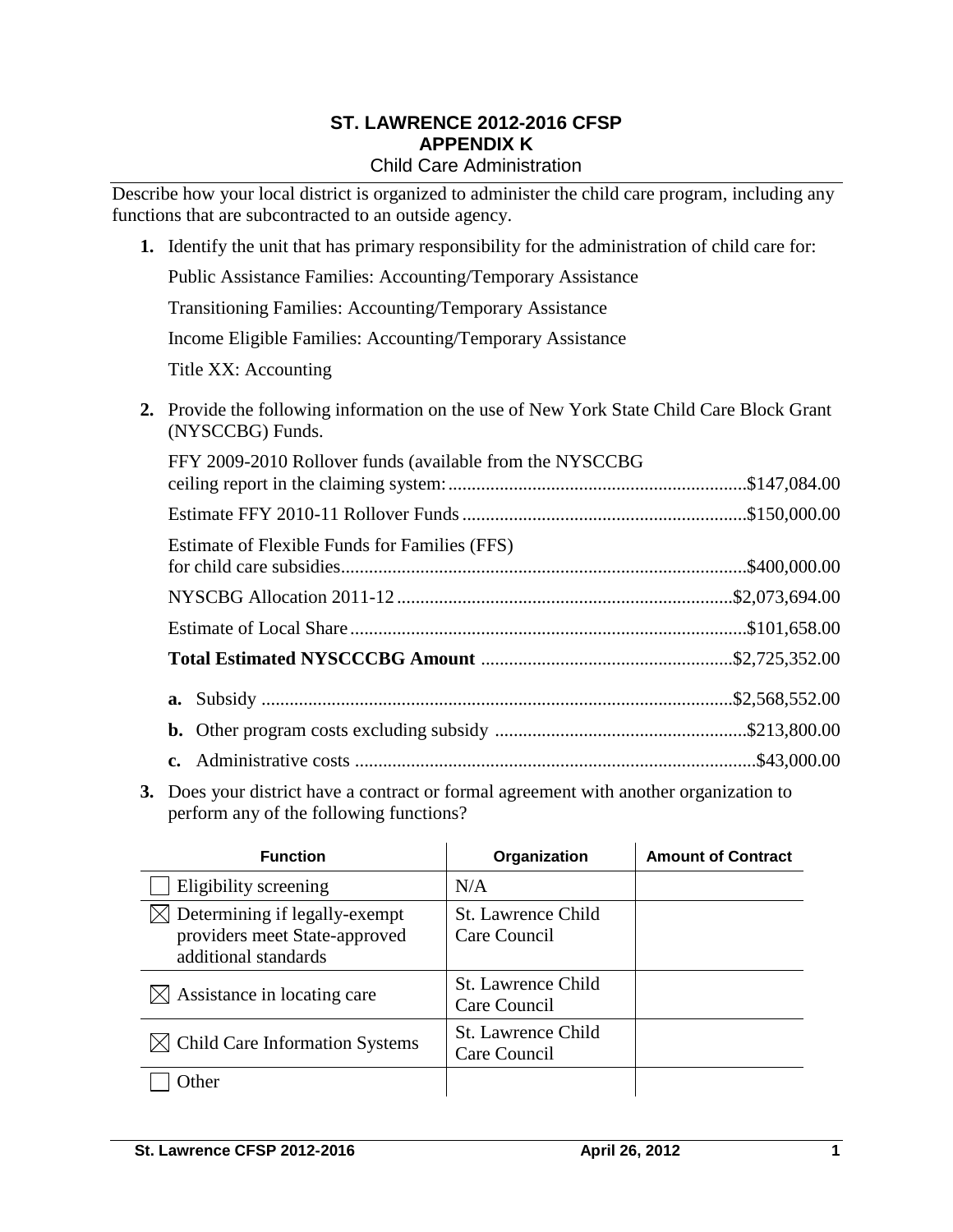## **APPENDIX L** Other Eligible Families if Funds are Available (Required)

Listed below are the optional categories of eligible families that your district can include as part of its County Plan. Select any categories your county wants to serve using the NYSCCBG funds and describe any limitations associated with the category.

| <b>Optional Categories</b>                                                                                                                                                                        | <b>Option</b>                     | <b>Limitations</b> |
|---------------------------------------------------------------------------------------------------------------------------------------------------------------------------------------------------|-----------------------------------|--------------------|
| 1. Public Assistance (PA) families participating in an<br>approved activity in addition to their required<br>work activity.                                                                       | $\boxtimes$ Yes<br>N <sub>o</sub> |                    |
| 2. PA families or families with income up to 200% of<br>the State Income Standard when the caretaker is:                                                                                          |                                   |                    |
| a) participating in an approved substance abuse<br>treatment program                                                                                                                              | $\boxtimes$ Yes<br>N <sub>o</sub> |                    |
| b) homeless                                                                                                                                                                                       | $\boxtimes$ Yes<br>N <sub>o</sub> |                    |
| a victim of domestic violence<br>C)                                                                                                                                                               | $\times$ Yes<br>N <sub>o</sub>    |                    |
| d) in an emergency situation of short duration                                                                                                                                                    | $\boxtimes$ Yes<br>N <sub>o</sub> |                    |
| 3. Families with an open child protective services<br>case when child care is needed to protect the child.                                                                                        | $\boxtimes$ Yes<br>$\exists$ No   |                    |
| 4. Families with income up to 200% of the State<br>Income Standard when child care services are<br>needed because the child's caretaker:                                                          |                                   |                    |
| a) is physically or mentally incapacitated                                                                                                                                                        | $\boxtimes$ Yes<br>N <sub>o</sub> |                    |
| b) has family duties away from home                                                                                                                                                               | $\boxtimes$ Yes<br>N <sub>o</sub> |                    |
| 5. Families with income up to 200% of the State<br>Income Standard when child care services are<br>needed for the child's caretaker to actively seek<br>employment for a period up to six months. | $\boxtimes$ Yes<br>N <sub>o</sub> |                    |
| 6. PA families where a sanctioned parent is<br>participating in unsubsidized employment, earning<br>wages at a level equal to or greater than the<br>minimum amount under law.                    | $\boxtimes$ Yes<br>$\neg$ No      |                    |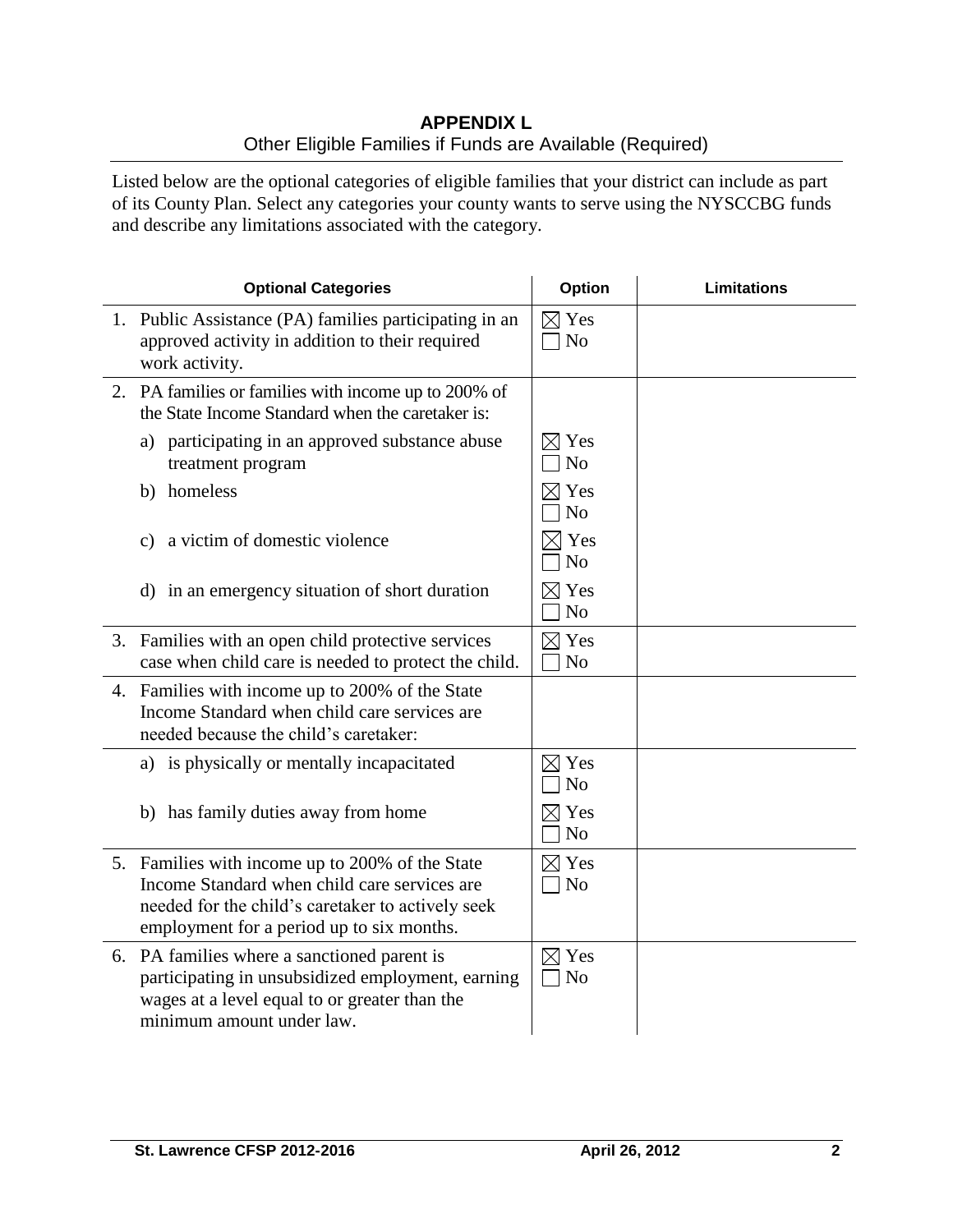- 7. Families with income up to 200% of the State Income Standard when child care services are needed for the child's caretaker to participate in:
	- a) a public or private educational facility providing a standard high school curriculum offered by or approved by the local school district
	- b) an education program that prepares an individual to obtain a NYS High School equivalency diploma
	- c) a program providing basic remedial education in the areas of reading, writing, mathematics, and oral communications for individuals functioning below the ninth month of the eighth grade level
	- d) a program providing literacy training designed to help individuals improve their ability to read and write
	- e) English as a second language (ESL) instructional program designed to develop skills in listening, speaking, reading, and writing the English language for individuals whose primary language is other than English
	- f) a two-year full-time degree granting program at a community college, a two-year college, or an undergraduate college with a specific vocational goal leading to an associate degree or certificate of completion
	- g) a training program, which has a specific occupational goal and is conducted by an institution other than a college or university that is licensed or approved by the State Education Department
	- h) a prevocational skill training program such as a basic education and literacy training program
	- i) a demonstration project designed for vocational training or other project approved by the Department of Labor

**Note:** The parent/caretaker must complete the selected programs listed under number seven within 30 consecutive calendar months. The parent/caretaker cannot enroll in more than one program.

8. PA recipients and low-income families with incomes up to 200% of the State Income Standard

| $\boxtimes$ Yes<br>$\Box$ No      |  |
|-----------------------------------|--|
| $\boxtimes$ Yes<br>$\Box$ No      |  |
| $\boxtimes$ Yes $\Box$ No         |  |
| $\boxtimes$ Yes<br>$\Box$ No      |  |
| $\boxtimes$ Yes<br>$\Box$ No      |  |
| $\boxtimes$ Yes<br>$\Box$ No      |  |
| $\boxtimes$ Yes<br>N <sub>o</sub> |  |
| $\boxtimes$ Yes<br>N <sub>0</sub> |  |
| $\boxtimes$ Yes<br>$\Box$ No      |  |
| $\boxtimes$ Yes<br>N <sub>0</sub> |  |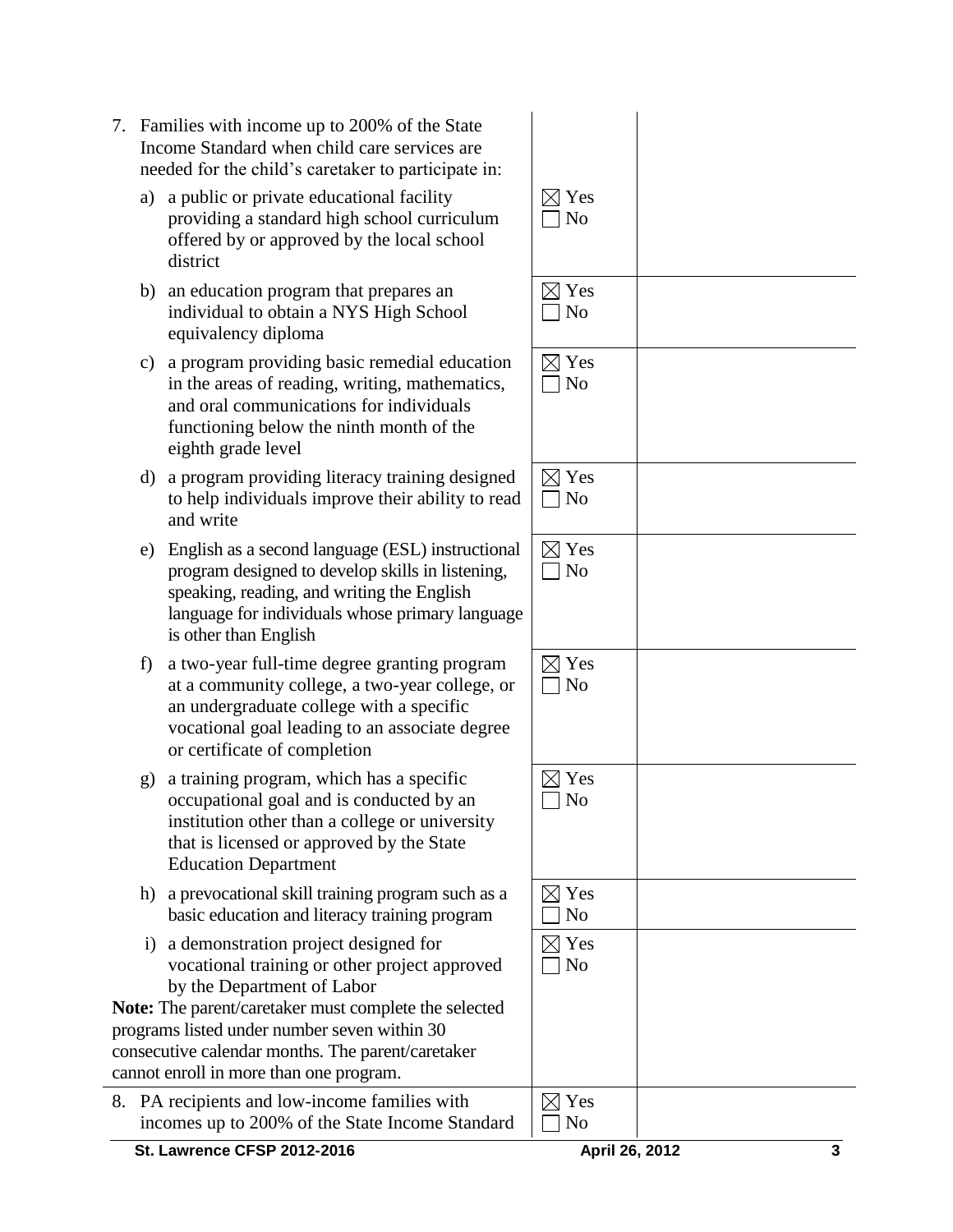| who are satisfactorily participating in a two-year<br>program other than one with a specific vocational<br>sequence (leading to an associate's degree or<br>certificate of completion and that is reasonably<br>expected to lead to an improvement in the<br>parent/caretaker's earning capacity) as long as the<br>parent(s) or caretaker is also working at least $17\frac{1}{2}$<br>hours per week. The parent/caretaker must<br>demonstrate his or her ability to successfully<br>complete the course of study.                                                                                                                |                                   |  |
|------------------------------------------------------------------------------------------------------------------------------------------------------------------------------------------------------------------------------------------------------------------------------------------------------------------------------------------------------------------------------------------------------------------------------------------------------------------------------------------------------------------------------------------------------------------------------------------------------------------------------------|-----------------------------------|--|
| 9. PA recipients and low-income families with<br>incomes up to 200% of the State Income Standard<br>who are satisfactorily participating in a two-year<br>college or university program (other than one with<br>a specific vocational sequence) leading to an<br>associate's degree or a certificate of completion<br>that is reasonably expected to lead to an<br>improvement in the parent/caretaker's earning<br>capacity as long as the parent(s) or caretaker is<br>also working at least 17½ hours per week. The<br>parent/caretaker must demonstrate his or her<br>ability to successfully complete the course of<br>study. | $\boxtimes$ Yes<br>No             |  |
| 10. PA recipients and low-income families with<br>incomes up to 200% of the State Income Standard<br>who are satisfactorily participating in a four-year<br>college or university program leading to a<br>bachelor's degree and that is reasonably expected<br>to lead to an improvement in the parent/caretaker's<br>earning capacity as long as the parent(s) or<br>caretaker is also working at least 17½ hours per<br>week. The parent/caretaker must demonstrate his<br>or her ability to successfully complete the course<br>of study.                                                                                       | $\boxtimes$ Yes<br>N <sub>o</sub> |  |
| 11. Families with incomes up to the 200% of the State<br>Income Standard when child care services are<br>needed for the child's caretaker to participate in a<br>program to train workers in an employment field<br>that currently is or is likely to be in demand in the<br>future, if the caretaker documents that he or she is<br>a dislocated worker and is currently registered in<br>such a program, provided that child care services<br>are only used for the portion of the day the<br>caretaker is able to document is directly related to<br>the caretaker engaging in such a program.                                  | $\boxtimes$ Yes<br>No             |  |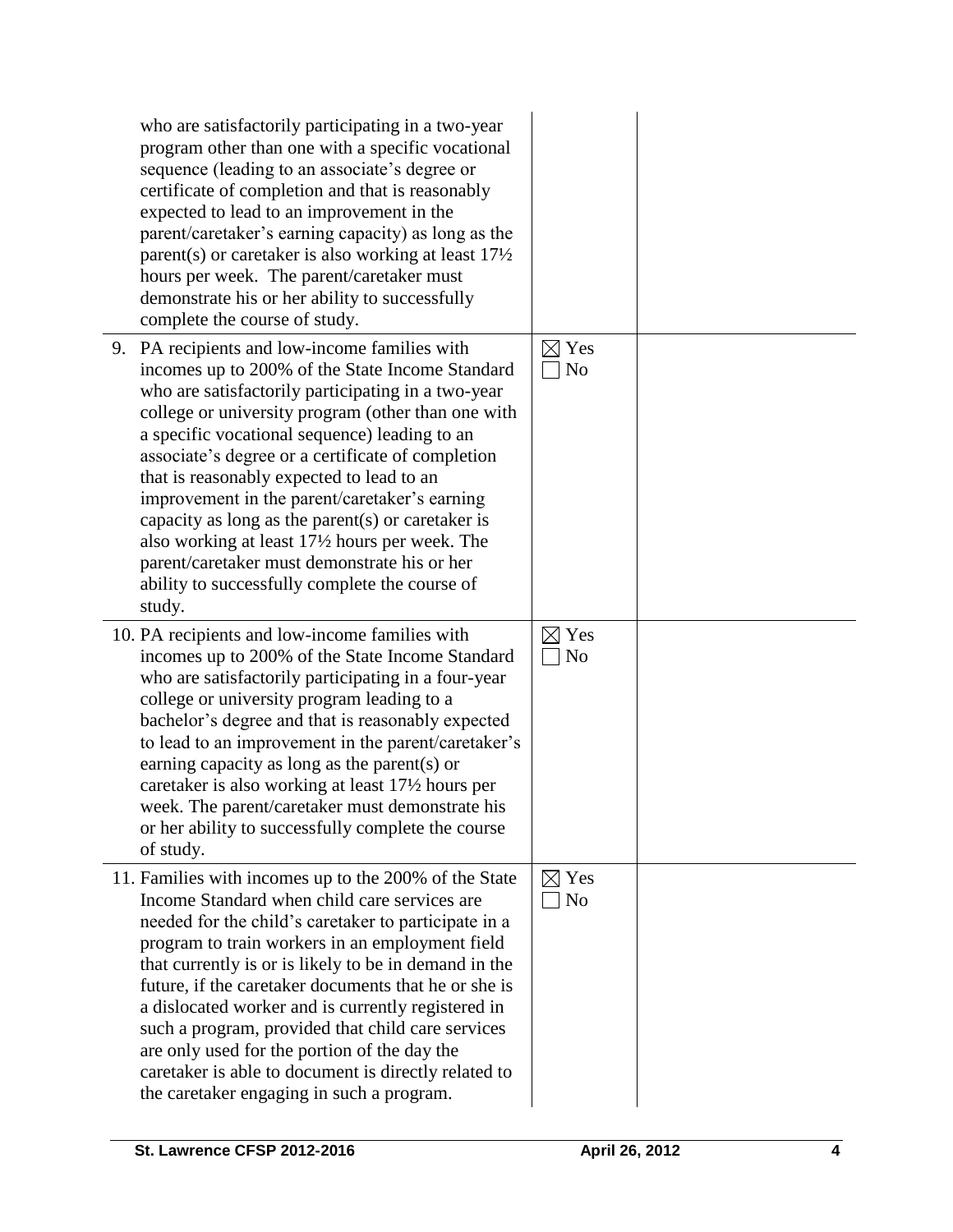# **APPENDIX M**

Reasonable Distance, Very Low Income, Family Share, Case Closing and Openings, Recertification Period, Fraud and Abuse Control Activities (Required)

### **Reasonable Distance**

Define "reasonable distance" based on community standards for determining accessible child care.

The following defines "reasonable distance": 20 miles

Describe any steps/consultations made to arrive at your definition: This amount represents an "average" distance for our geographical area. Consideration was given for time restrictions for travel time.

## **Very Low Income**

Define "very low income" as it is used in determining priorities for child care benefits.

**"**Very Low Income" is defined as 200% of the State Income Standard.

# **Family Share**

"Family share" is the weekly amount paid towards the costs of the child care services by the child's parent or caretaker. In establishing family share, your district must select a percentage from 10% to 35% to use in calculating the family share. The weekly family share of child care costs is calculated by applying the family share percentage against the amount of the family's annual gross income that is in excess of the State Income Standard divided by 52.

Family Share Percentage selected by the county 25%.

**Note:** The percentage selected here must match the percentage selected in Title XX Program Matrix in WMS.

# **Case Closings**

The district must describe below how priority is given to federally mandated priorities and describe local priorities. If all NYSCCBG funds are committed, the district will discontinue funding to those families that have lower priorities in order to serve families with higher priorities. Describe below how districts will select cases to be closed in the event that there are insufficient or no funds available.

- **1.** Identification of local priorities in addition to the required federal priorities (select one).
	- The district has identified local priorities in addition to the required federal  $\Box$ priorities (Complete Section 2)
	- The district has not identified local priorities in addition to the required federal  $\boxtimes$ priorities (Complete Section 3).
- **2.** Describe how priority is given to federally mandated priorities and describe local priorities. If all NYSCCBG funds are committed, the district will discontinue funding to those families that have lower priorities in order to serve families with higher priorities. Describe in the space below how the district will select cases to be closed in the event that there are insufficient or no funds available.
	- **a.** The district will select cases to be closed based ONLY on income.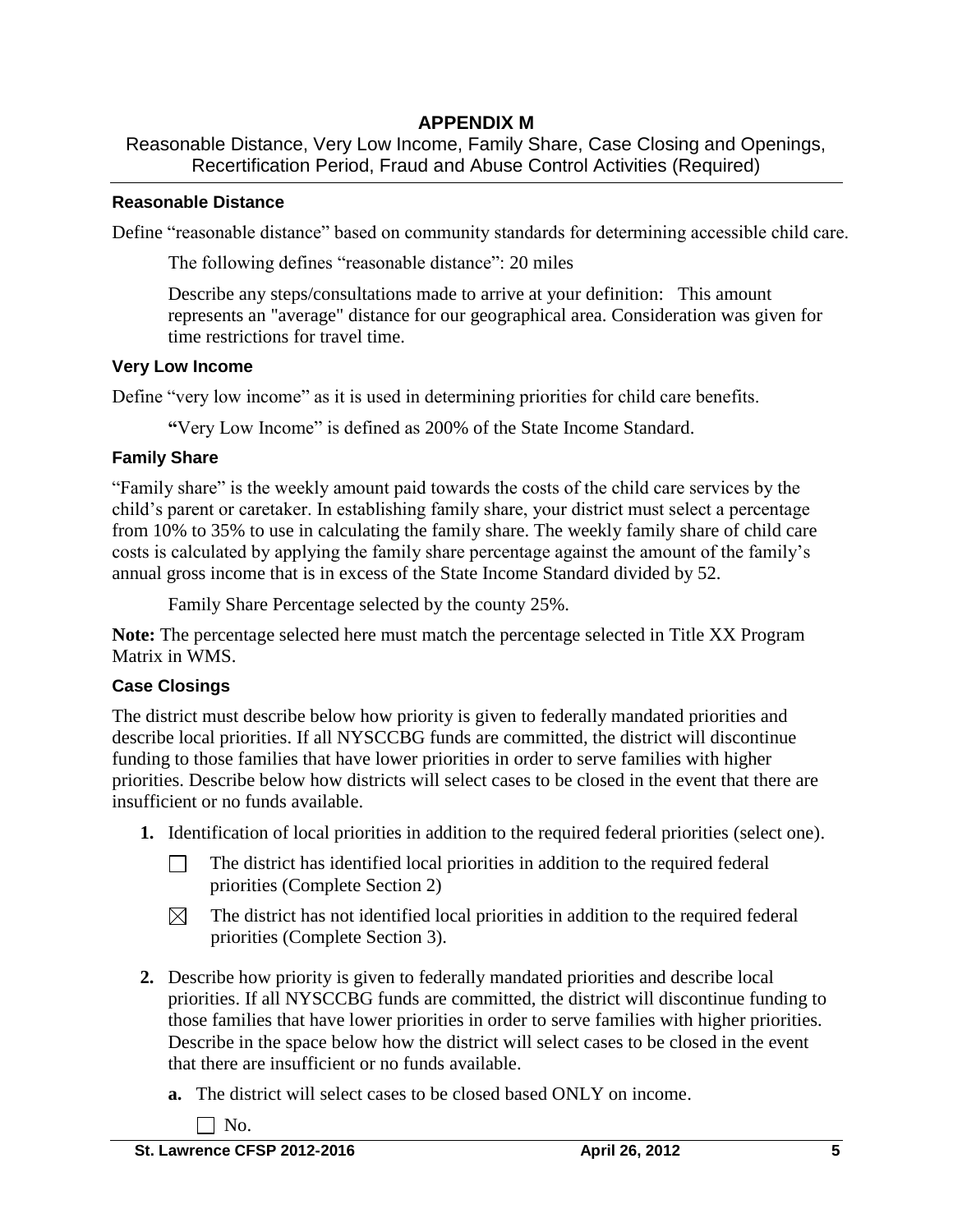|  |  |  | $\Box$ Yes. Check 1 or 2 below. |  |  |
|--|--|--|---------------------------------|--|--|
|--|--|--|---------------------------------|--|--|

- 1)  $\Box$  The district will close cases from the highest income to lowest income.
- $2)$  The district will close cases based on income bands. Describe the income bands, beginning at 200% of the State Income Standard and ending at 100% of the State Income Standard:
- **b.** The district will select cases to be closed based ONLY on categories of families.
	- $\Box$  No.
	- $\Box$  Yes. List the categories in the order that they will be closed, including the optional categories selected in Appendix L:
- **c.** The district will select cases to be closed based on a combination of income and family category.

 $\Box$  No.

| $\Box$ Yes. List the categories and income groupings in the order that they will be |  |  |
|-------------------------------------------------------------------------------------|--|--|
| closed:                                                                             |  |  |

- **d.** The district will select cases to be closed on a basis other than the options listed above.
	- $\Box$  No.
	- $\Box$  Yes. Describe how the district will select cases to be closed in the event that there are insufficient funds to maintain the district's current case load:
- **e.** The last cases to be closed will be those that fall under federal priorities. Identify how your district will prioritize federal priorities. Cases that are ranked 1 will be closed last.

| Very low income | $\Box$ Rank 1 | $\Box$ Rank 2 |
|-----------------|---------------|---------------|
|-----------------|---------------|---------------|

| Families that have a child with special needs | $\Box$ Rank 1 | $\Box$ Rank 2 |
|-----------------------------------------------|---------------|---------------|
|-----------------------------------------------|---------------|---------------|

- **3.** If all NYSCCBG funds are committed, case closings for families that are not eligible under a child care guarantee and are not a federally mandated priority must be based on the length of time in receipt of services. The length of time used to close cases may be based either on the shortest or longest time the family has received child care services, but must be consistent for all families.
	- **a.** Identify how the district will prioritize federal priorities. Cases that are ranked 1 will be closed last.

| Very low income $\boxtimes$ Rank 1                          | $\Box$ Rank 2 |                    |
|-------------------------------------------------------------|---------------|--------------------|
| Families that have a child with special needs $\Box$ Rank 1 |               | $\boxtimes$ Rank 2 |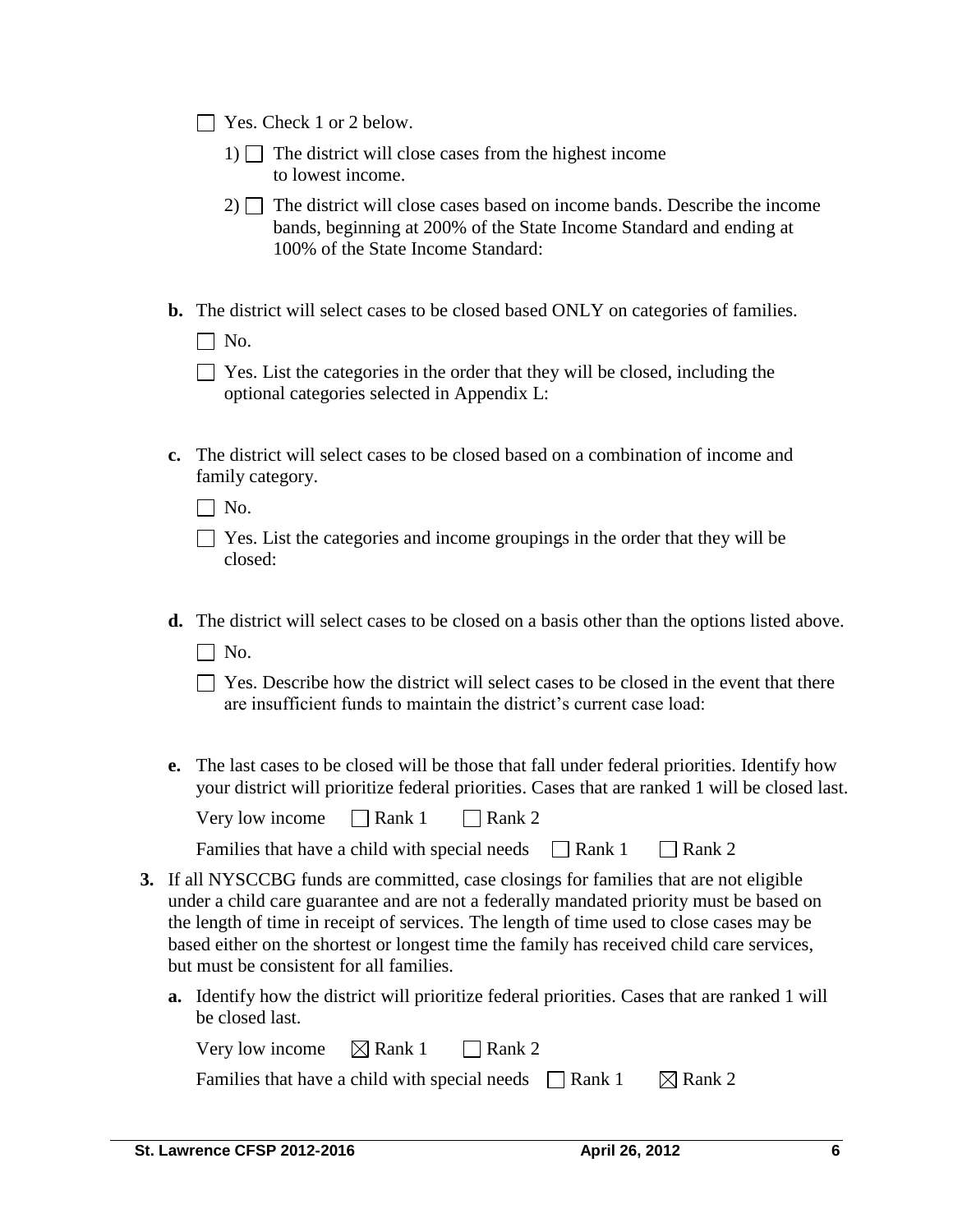**b.** The district will close cases based on the federal priorities and the amount of time the family has been receiving child care services.

 $\Box$  Shortest time receiving child care services

- $\boxtimes$  Longest time receiving child care services
- **4.** The district will establish a waiting list for families whose cases were closed because our county did not have sufficient funds to maintain our current caseload.
	- $\boxtimes$  No.

 $\Box$  Yes. Describe how these cases will be selected to be reopened if funds become available:

### **Case Openings**

Describe below how priority is given to federally mandated priorities and how the district will select cases to be opened in the event that insufficient funds are available.

**1.** The first cases to be opened will be those that fall under the federal priorities.

Identify how your district will prioritize federal priorities. Cases that are ranked 1 will be opened first.

Very low income  $\Box$  Rank 1  $\Box$  Rank 2

| Families that have a child with special needs $\Box$ Rank 1 |  | $\boxtimes$ Rank 2 |
|-------------------------------------------------------------|--|--------------------|
|-------------------------------------------------------------|--|--------------------|

- **2.** The district will select cases to be opened based ONLY on income.
	- $\Box$  No.
	- $\boxtimes$  Yes. Check 1 or 2 below.
		- 1)  $\boxtimes$  The district will open cases from the lowest income to highest income.
		- $2)$  The district will open cases based on income bands. Describe the income bands, beginning at 200% of the State Income Standard and ending at 100% of the State Income Standard:
- **3.** The district will select cases to be opened based ONLY on category.
	- $\boxtimes$  No.

| $\Box$ Yes. List the categories in the order that they will be opened, including the optional |  |  |  |
|-----------------------------------------------------------------------------------------------|--|--|--|
| categories selected in Appendix L:                                                            |  |  |  |

**4.** The district will select cases to be opened based on a combination of income and category of family.

 $\boxtimes$  No.

 $\Box$  Yes. List the categories and income groupings in the order that they will be opened: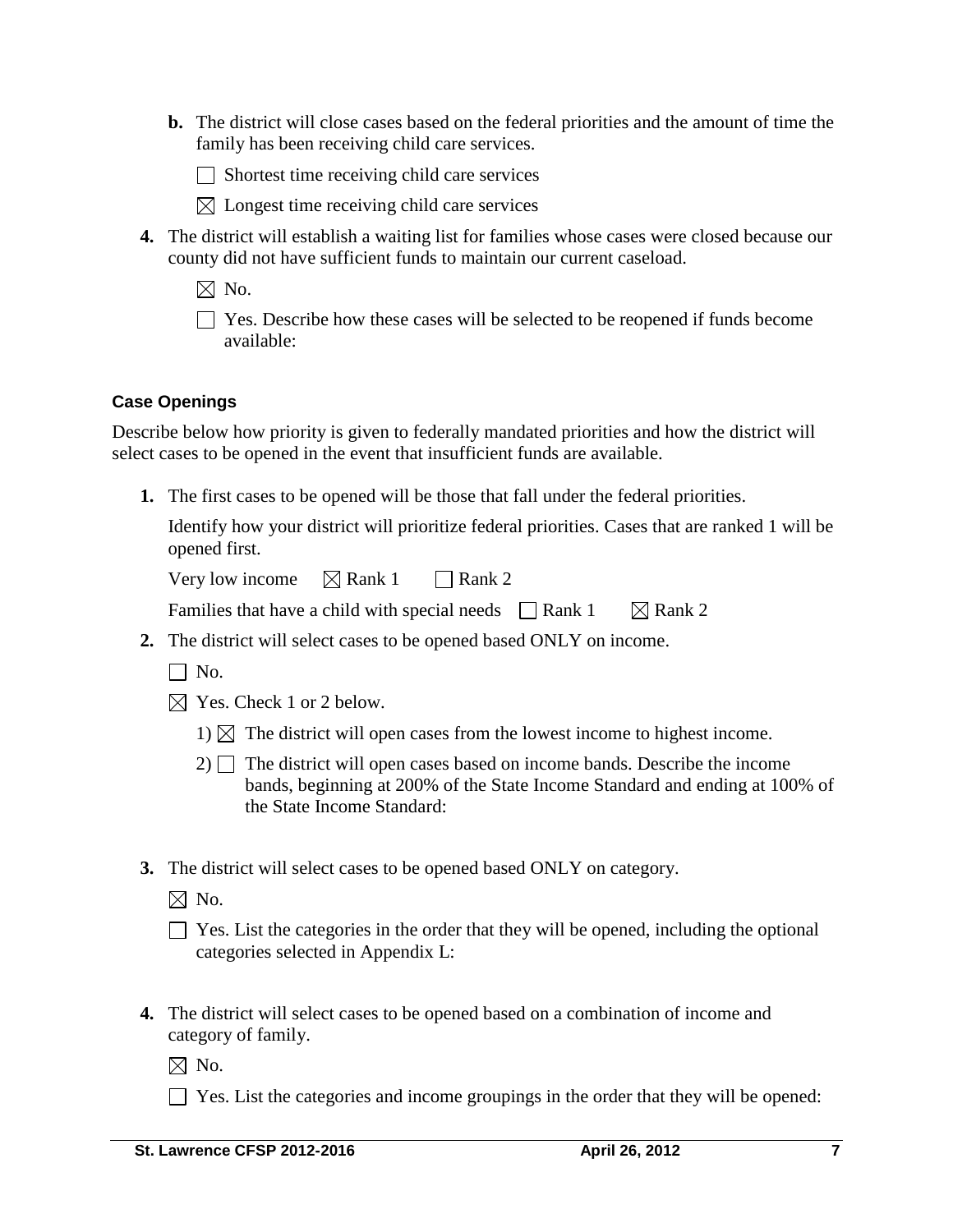**5.** The district selects cases to be opened on a basis other than the options listed above.

 $\boxtimes$  No.

- $\Box$  Yes. Describe how the district will select cases to be opened in the event that there are not sufficient funds to open all eligible families:
- **6.** The district will establish a waiting list when there are not sufficient funds to open all eligible cases.

 $\Box$  No.

 $\boxtimes$  Yes. Describe how these cases will be selected to be opened when funds become available:

# **Cases will be selected from lowest income to highest income.**

The district's recertification period is every  $\boxtimes$  six months  $\Box$  twelve months

## **Fraud and Abuse Control Activities**

Describe below the criteria the district will use to determine which child care subsidy applications suggest a higher than acceptable risk for fraudulent or erroneous child care subsidy payment in addition to procedures for referring such applications to the district's front-end detection system.

## **The district will use the FEDS Plan completed by Liz Thomas of the Fraud Unit.**

### **FEDS Indicators:**

- **1) Application is inconsistent with prior case information**
- **2) Prior history of denial, case closing or overpayment resulting from an investigation**
- **3) Landlord does not verify household composition or provides information inconsistent with application**
- **4) No absent parent information or information is inconsistent with application**
- 5) **Child Care Provider lives in the same household as child**

Describe the sampling methodology used to determine which cases will require verification of an applicant's or recipient's continued need for child care, including, as applicable, verification of participation in employment, education, or other required activities.

### **St. Lawrence County has a 6-month recertification process and looks at 100% of the low income cases and verifies the continued need for child care by obtaining pay stubs, statements from employers, and school schedules.**

Describe the sampling methodology used to determine which providers of subsidized child care services will be reviewed for the purpose of comparing the child care provider's attendance forms for children receiving subsidized child care services with any Child and Adult Care Food Program inspection forms to verify that child care was actually provided on the days listed on the attendance forms.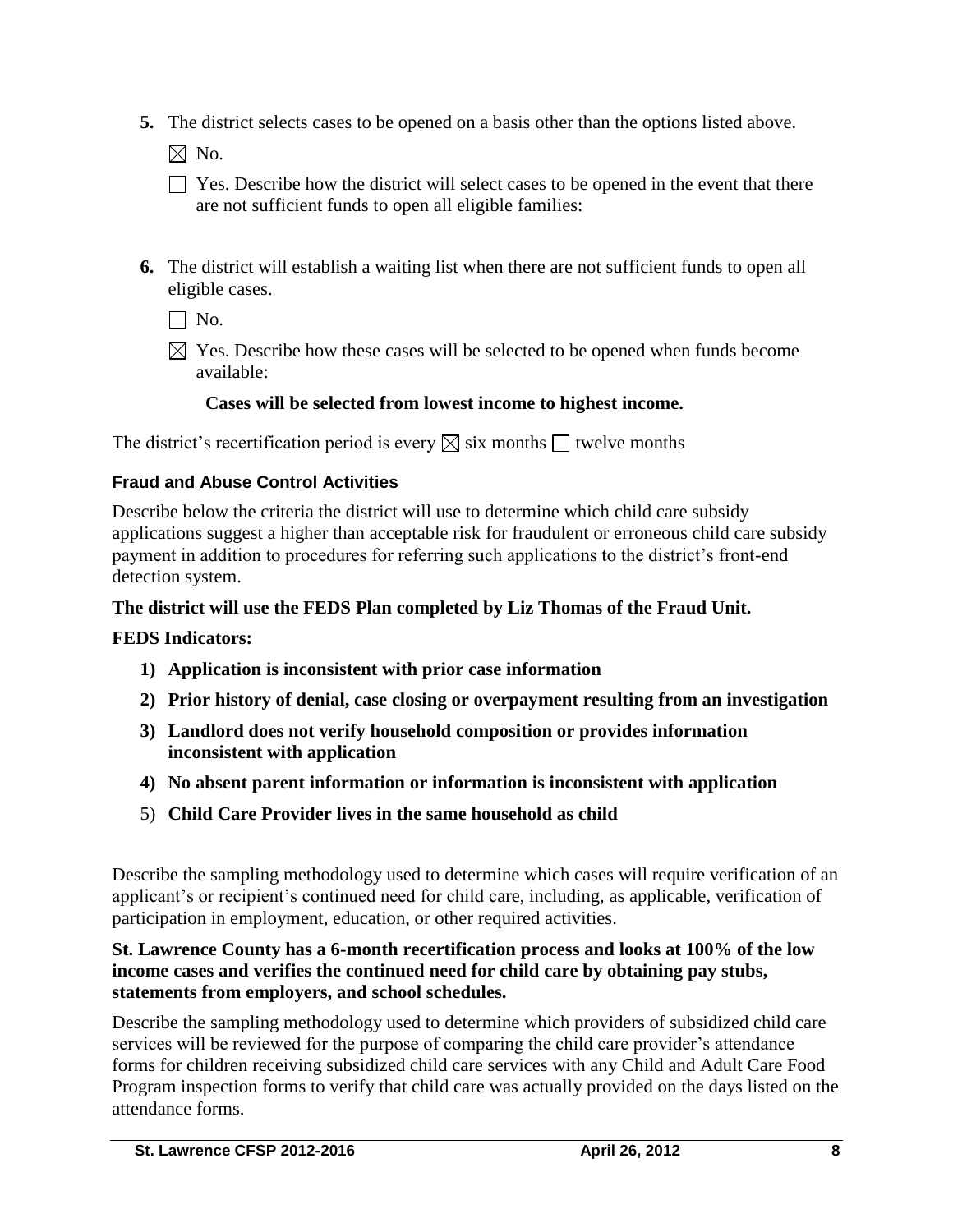**St. Lawrence County has child care providers that participate in CACFP (the actual number fluctuates as new providers participate and others leave CACFP). The Child Care Council has agreed to randomly select 4 providers per month; if the provider has previously been selected or does not care for subsidized children they will not be included in the sample. The Child Care Council will determine the last time a CACFP inspection was completed and the subsidized children seen at that inspection. The subsidized children's name will be compared with the subsidy attendance forms submitted by the provider, to the district, to verify that child care was actually provided on the days listed on the attendance forms. The council will give the results to the district. The district will follow up with any inconsistencies.**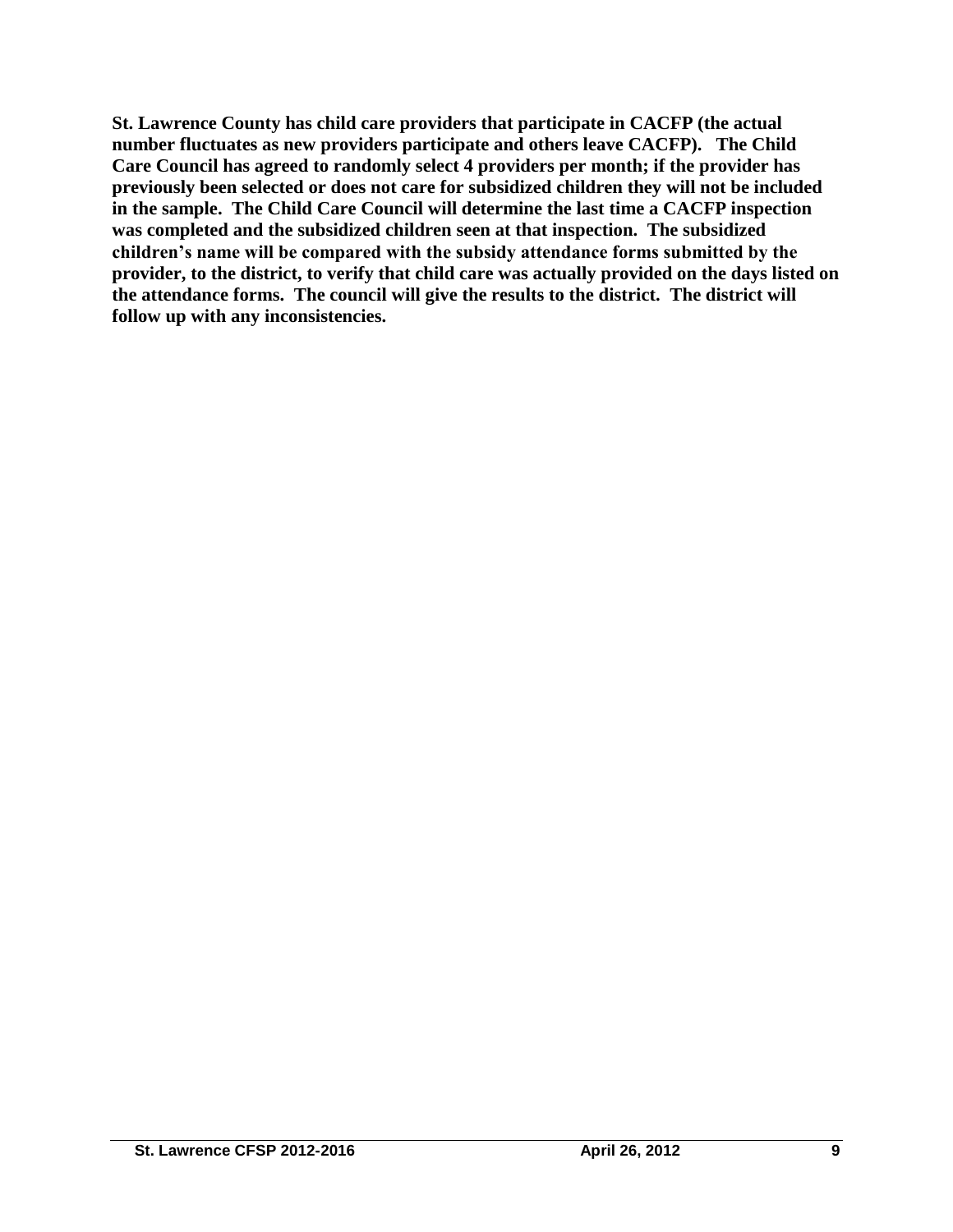# **APPENDIX N** District Options (Required)

Districts have some flexibility to administer their child care subsidy programs to meet local needs. Check which options that your district wishes to include in your county plan. Complete the attached appendices for any area(s) checked.

- **1.**  $\Box$  The district has chosen to establish funding set-asides for NYSCCBG (complete Appendix O).
- **2.**  $\Box$  The district is using Title XX funds for the provision of child care services (complete Appendix P).
- **3.** The district has chosen to establish additional local standards for child care providers (complete Appendix Q).
- **4.** The district has chosen to make payments to child care providers for absences (complete Appendix R).
- **5.** The district has chosen to make payments to child care providers for program closures (complete Appendix S).
- **6.**  $\Box$  The district has chosen to pay for transportation to and from a child care provider (complete Appendix T).
- **7.**  $\Box$  The district has chosen to pay up to 15% higher than the applicable market rates for regulated child care services that have been accredited by a nationally recognized child care organization (complete Appendix T).
- **8.**  $\Box$  The district has chosen to pay up to 15% higher than the applicable market rates for non-traditional hours (complete Appendix T).
- **9.** The district has chosen to pay up to 75% of the enhanced market rate for legallyexempt family and in-home child care providers who have completed 10 hours of training, which has been verified by the Legally-Exempt Caregiver Enrollment Agency (complete Appendix T).
- **10.**  $\boxtimes$  The district has chosen to pay for child care services while a caretaker who works the second or third shift sleeps (complete Appendix T).
- **11.**  $\Box$  The district has chosen to make payments to child care providers who provide child care services, which exceed 24 consecutive hours (complete Appendix U).
- **12.**  $\boxtimes$  The district has chosen to include 18-, 19- or 20-year-olds in the Child Care Services Unit (complete Appendix U)
- **13.** The district is seeking a waiver from one or more regulatory provisions. Such waivers are limited to those regulatory standards that are not specifically included in law (complete Appendix U).
- **14.** The district has chosen to pay for breaks in activity for low income families (non public assistance families). Complete Appendix U.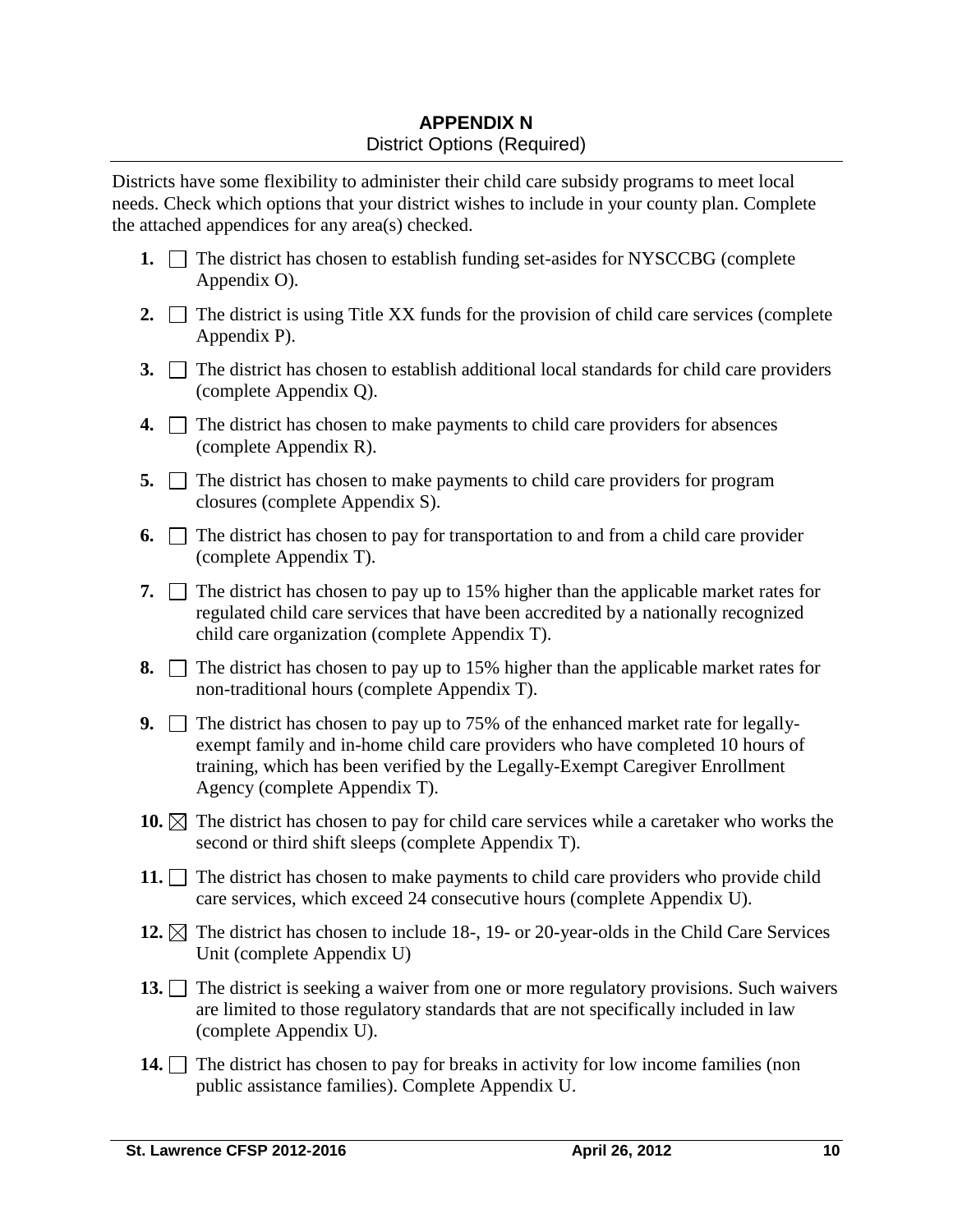15.  $\boxtimes$  The district has chosen to use local equivalent forms such as, but not limited to, child care application, client notification, and/or enrollment forms (attach copies of the local equivalent forms your district uses).

*Any previous approvals for local equivalent forms will not be carried forward into this county plan. Therefore, any local equivalent forms a district wishes to establish or renew must be included in this plan and will be subject to review and approval by OCFS.*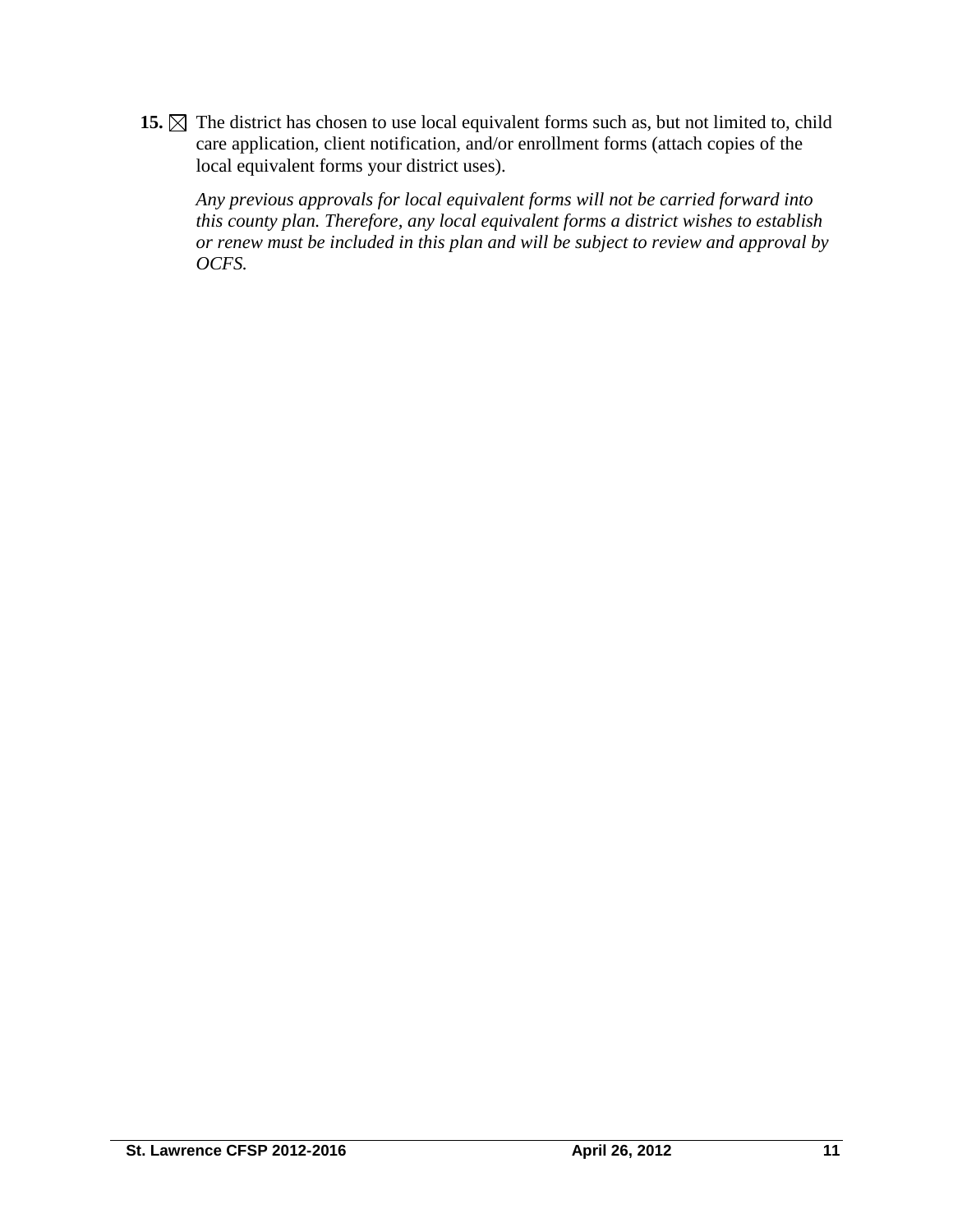## **APPENDIX O** Funding Set-Asides (Optional)

#### **Total NYSCCBG Block Grant Amount, Including Local Funds**

| <b>Total Set-Asides</b> |  |  |
|-------------------------|--|--|
| Category:               |  |  |
| Category:               |  |  |
| Category:               |  |  |
| Category:               |  |  |
| Category:               |  |  |
| Category:               |  |  |
| Category:               |  |  |

Describe for each category the rationale behind specific set-aside amounts from the NYSCCBG (e.g., estimated number of children).

Category:

Description:

Category:

Description:

Category:

Description:

Category:

Description:

The following amounts are set aside for specific priorities from the Title XX block grant:

| Category: |  |
|-----------|--|
| Category: |  |
| Category: |  |

Describe for each category the rationale behind specific amounts set aside from of the Title XX block grant (e.g., estimated number of children).

Category: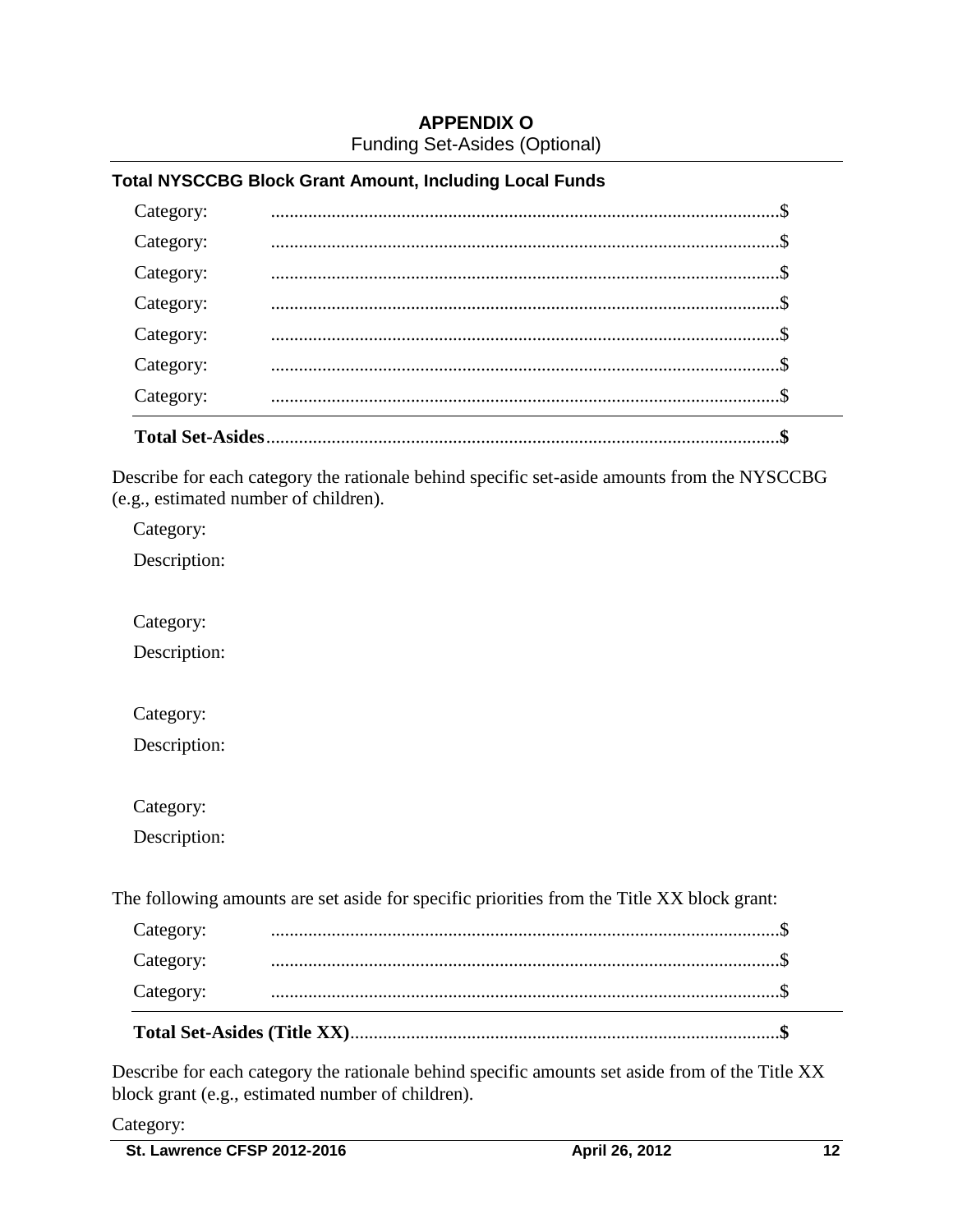Description:

Category:

Description:

Category:

Description:

Category:

Description: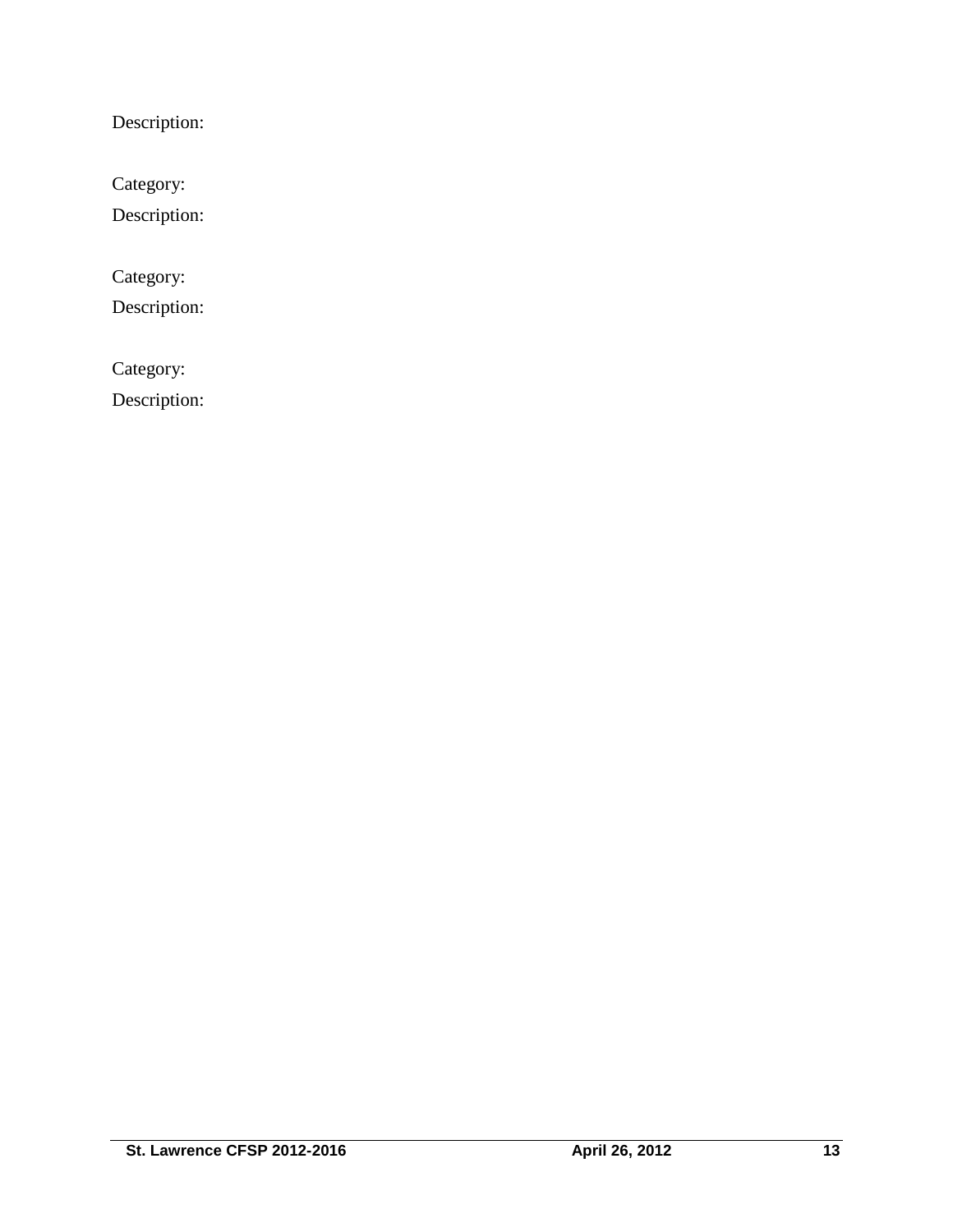# **APPENDIX P** Title XX Child Care (Optional)

| Indicate the financial eligibility limits (percentage of State Income Standard) your district will<br>apply based on family size. Maximum reimbursable limits are 275% for a family of one or two,<br>255% for a family of three, and 225% for a family of four or more. Districts that are utilizing<br>Title XX funds only for child protective and/or preventive child care services must not enter<br>financial eligibility limits as these services are offered without regard to income. |  |  |
|------------------------------------------------------------------------------------------------------------------------------------------------------------------------------------------------------------------------------------------------------------------------------------------------------------------------------------------------------------------------------------------------------------------------------------------------------------------------------------------------|--|--|
| Family Size: (2)<br>$\%$<br>(3)<br>$\%$<br>(4)<br>$\%$                                                                                                                                                                                                                                                                                                                                                                                                                                         |  |  |
| Programmatic Eligibility for Income Eligible Families (Check all that apply.)                                                                                                                                                                                                                                                                                                                                                                                                                  |  |  |
| Title XX:<br>employment<br>education/training                                                                                                                                                                                                                                                                                                                                                                                                                                                  |  |  |
| seeking employment<br>illness/incapacity<br>$\mathbb{R}^n$                                                                                                                                                                                                                                                                                                                                                                                                                                     |  |  |
| homelessness<br>domestic violence                                                                                                                                                                                                                                                                                                                                                                                                                                                              |  |  |
| emergency situation of short duration                                                                                                                                                                                                                                                                                                                                                                                                                                                          |  |  |
| participating in an approved substance abuse treatment program                                                                                                                                                                                                                                                                                                                                                                                                                                 |  |  |
| Does the district apply any limitations to the programmatic eligibility criteria?                                                                                                                                                                                                                                                                                                                                                                                                              |  |  |
| $\Box$ Yes<br>$\Box$ No                                                                                                                                                                                                                                                                                                                                                                                                                                                                        |  |  |
| (See Technical Assistance #1 for information on limiting eligibility.)                                                                                                                                                                                                                                                                                                                                                                                                                         |  |  |
| If yes, describe eligibility criteria:                                                                                                                                                                                                                                                                                                                                                                                                                                                         |  |  |
| Does the district prioritize certain eligible families for Title XX funding?                                                                                                                                                                                                                                                                                                                                                                                                                   |  |  |
| $\sqcap$ Yes<br>$\neg$ No                                                                                                                                                                                                                                                                                                                                                                                                                                                                      |  |  |
| If yes, describe which families will receive priority:                                                                                                                                                                                                                                                                                                                                                                                                                                         |  |  |
| Does the district use Title XX funds for child care for open child protective services cases?                                                                                                                                                                                                                                                                                                                                                                                                  |  |  |
| $\Box$ No<br>$\exists$ Yes                                                                                                                                                                                                                                                                                                                                                                                                                                                                     |  |  |
| Does the district use Title XX funds for child care for open child preventive services cases?                                                                                                                                                                                                                                                                                                                                                                                                  |  |  |
| Yes<br>N <sub>o</sub>                                                                                                                                                                                                                                                                                                                                                                                                                                                                          |  |  |
|                                                                                                                                                                                                                                                                                                                                                                                                                                                                                                |  |  |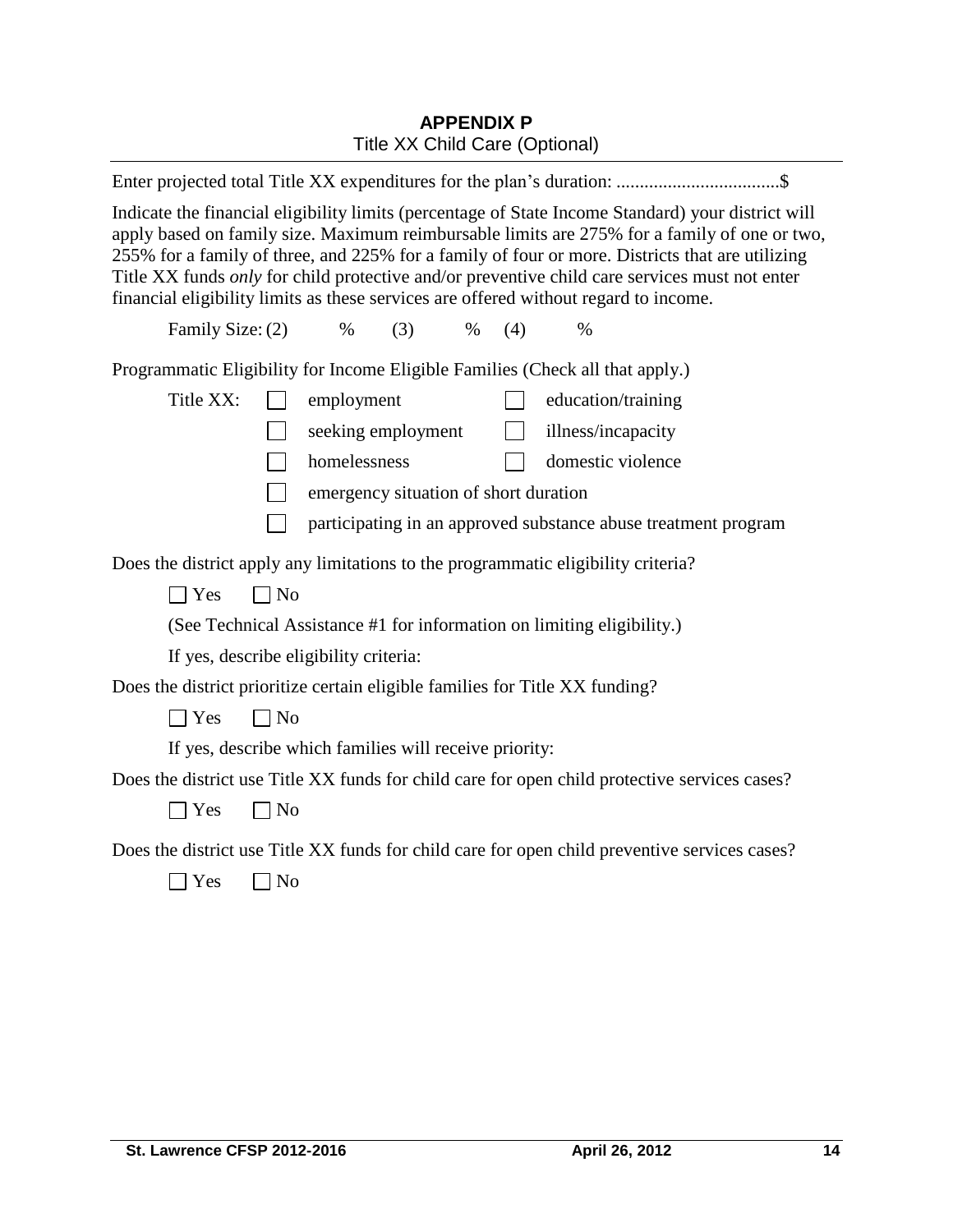The district may propose local standards in addition to the State standards for legally-exempt providers who will receive child care subsidies. This appendix must be completed for **each** additional standard that the district wishes to implement.

| 1. Check or describe in the space provided below the additional local standards that will be |
|----------------------------------------------------------------------------------------------|
| required of child care providers/programs.                                                   |

| $\Box$ Verification that the provider has given the parent/caretaker complete and accurate |
|--------------------------------------------------------------------------------------------|
| information regarding any report of child abuse or maltreatment in which they are          |
| named as an indicated subject                                                              |

| □ Local criminal background check |  |
|-----------------------------------|--|
|-----------------------------------|--|

 $\Box$  Requirement that providers that care for subsidized children for 30 or more hours a week participate in the Child and Adult Food Care Program (CACFP)

 $\Box$  Site visits by the local district

□ Other (please describe):

**2.** Check below the type of child care program to which the additional standard will apply and indicate the roles of the persons to whom it will apply in cases where the standard is person-specific.

 $\Box$  Legally-exempt family child care program. Check all that apply.

| $\Box$ Provider's household member age 18 or older |  |
|----------------------------------------------------|--|
|----------------------------------------------------|--|

□ Legally-exempt in-home child care program. Check all that apply.

| $\Box$ Provider | $\Box$ Provider's Emp |
|-----------------|-----------------------|
|-----------------|-----------------------|

 $\Box$  Provider's Volunteer

| $\Box$ Legally-exempt group providers not operating under the auspices of another |  |
|-----------------------------------------------------------------------------------|--|
| government agency. Check all that apply.                                          |  |

□ Provider Provider's Employee Provider's Volunteer

Legally-exempt group providers operating under the auspices of another government or tribal agency. Check all that apply.

| $\Box$ Provider | $\Box$ Provider's Employee |
|-----------------|----------------------------|
|                 |                            |

- $\Box$  Provider's Volunteer
- **3.** Districts are responsible for implementation of the additional local standard unless they have a formal agreement or contract with another organization. Check the organization that will be responsible for the implementation of the additional local standard.

 $\Box$  Local social services staff

Provide the name of the unit and contact person: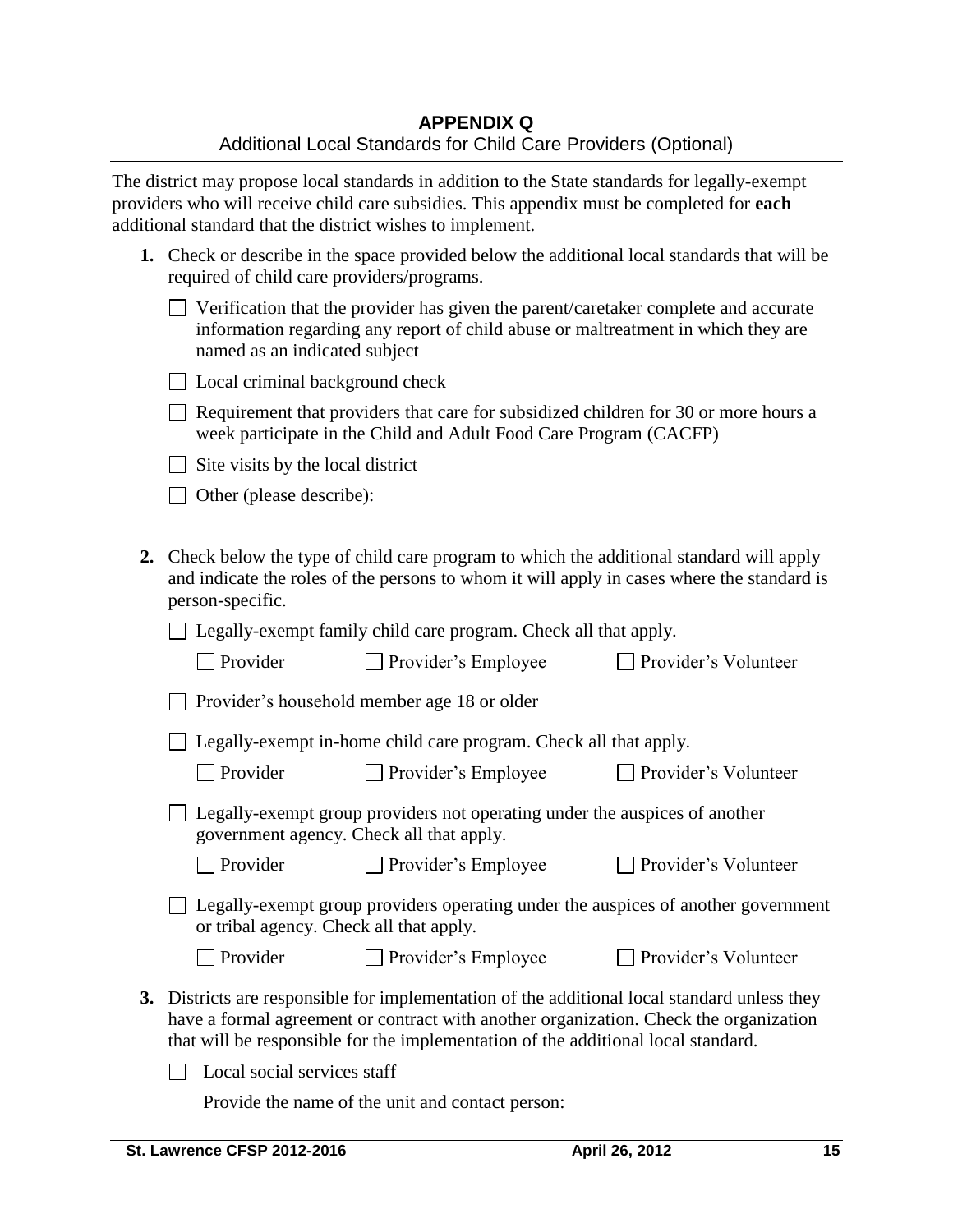Contracted agency

Provide the name of the agency and contact person:

**4.** Are there any costs associated with the additional standard?

 $\Box$  Yes  $\Box$  No

**Note:** Costs associated with the additional standard cannot be passed on to the provider.

- **5.** Describe the steps for evaluating whether the additional local standard has been met.
- **6.** Indicate how frequently reviews of the additional standard will be conducted. Check all that apply.

Legally-Exempt Programs:

| $\Box$ Initial enrollment | $\Box$ During the 12-month enrollment period |
|---------------------------|----------------------------------------------|
| $\Box$ Re-enrollment      | $\Box$ Other                                 |

- **7.** In the space below, described the procedures the district will use to notify the Legally-Exempt Caregiver Enrollment Agency (EA) as to whether the legally-exempt provider is in compliance with the additional local standards. Districts must notify the EA within 25 days from the date they received the referral from the EA. (Districts need to describe this procedure only if the additional local standard is applied to legally-exempt child care providers.)
- **8.** Describe the justification for the additional standard in the space below.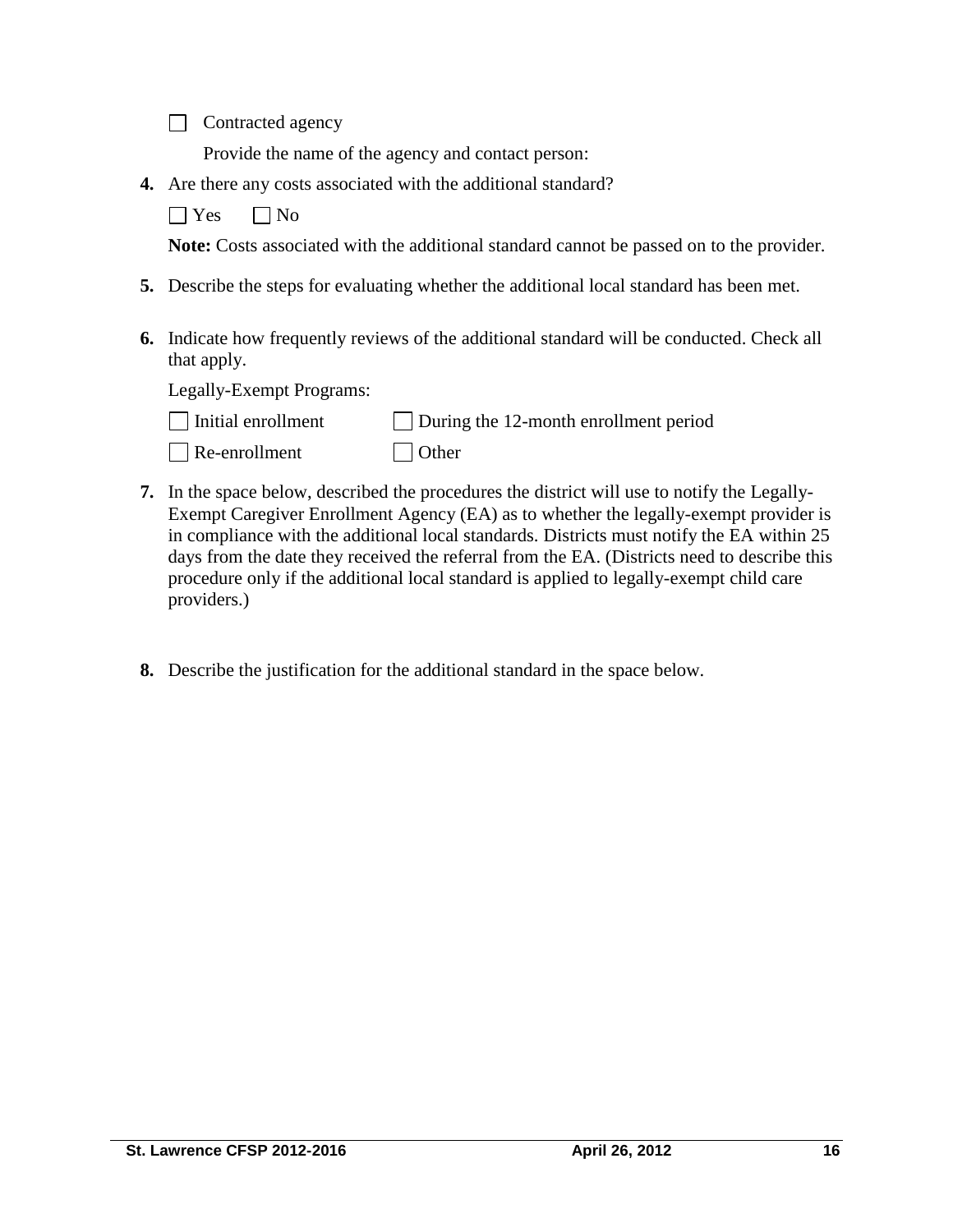|                         |                                                                                              | <b>APPENDIX R</b><br>Payment to Child Care Providers for Absences (Optional) |                                                                                                     |  |
|-------------------------|----------------------------------------------------------------------------------------------|------------------------------------------------------------------------------|-----------------------------------------------------------------------------------------------------|--|
|                         | The following providers are eligible for payment for absences (check all that are eligible): |                                                                              |                                                                                                     |  |
|                         | Day Care Center                                                                              | Legally-Exempt Group                                                         |                                                                                                     |  |
|                         | Group Family Day Care                                                                        | School Age Child Care                                                        |                                                                                                     |  |
|                         | <b>Family Day Care</b>                                                                       |                                                                              |                                                                                                     |  |
| of intent.<br>Yes       | N <sub>0</sub>                                                                               |                                                                              | Our county will only pay for absences to providers with which the district has a contract or letter |  |
| Base period (check one) |                                                                                              | 3 months<br>6 months                                                         |                                                                                                     |  |
|                         | Number of absences allowed during base period:                                               |                                                                              |                                                                                                     |  |
| <b>Period</b>           | <b>Routine Limits</b><br>(# of days)                                                         | <b>Extenuating</b><br><b>Circumstances</b><br>(# of days)                    | <b>Total Number of</b><br><b>Absences Allowed</b><br>(# of days)                                    |  |
| In a month              |                                                                                              |                                                                              |                                                                                                     |  |
| Base period             |                                                                                              |                                                                              |                                                                                                     |  |

List reasons for absences for which the district will allow payment:

List any limitations on the above providers' eligibility for payment for absences:

**Note:** Legally-exempt family child care and in-home child care providers are **not** eligible to receive payment for absences.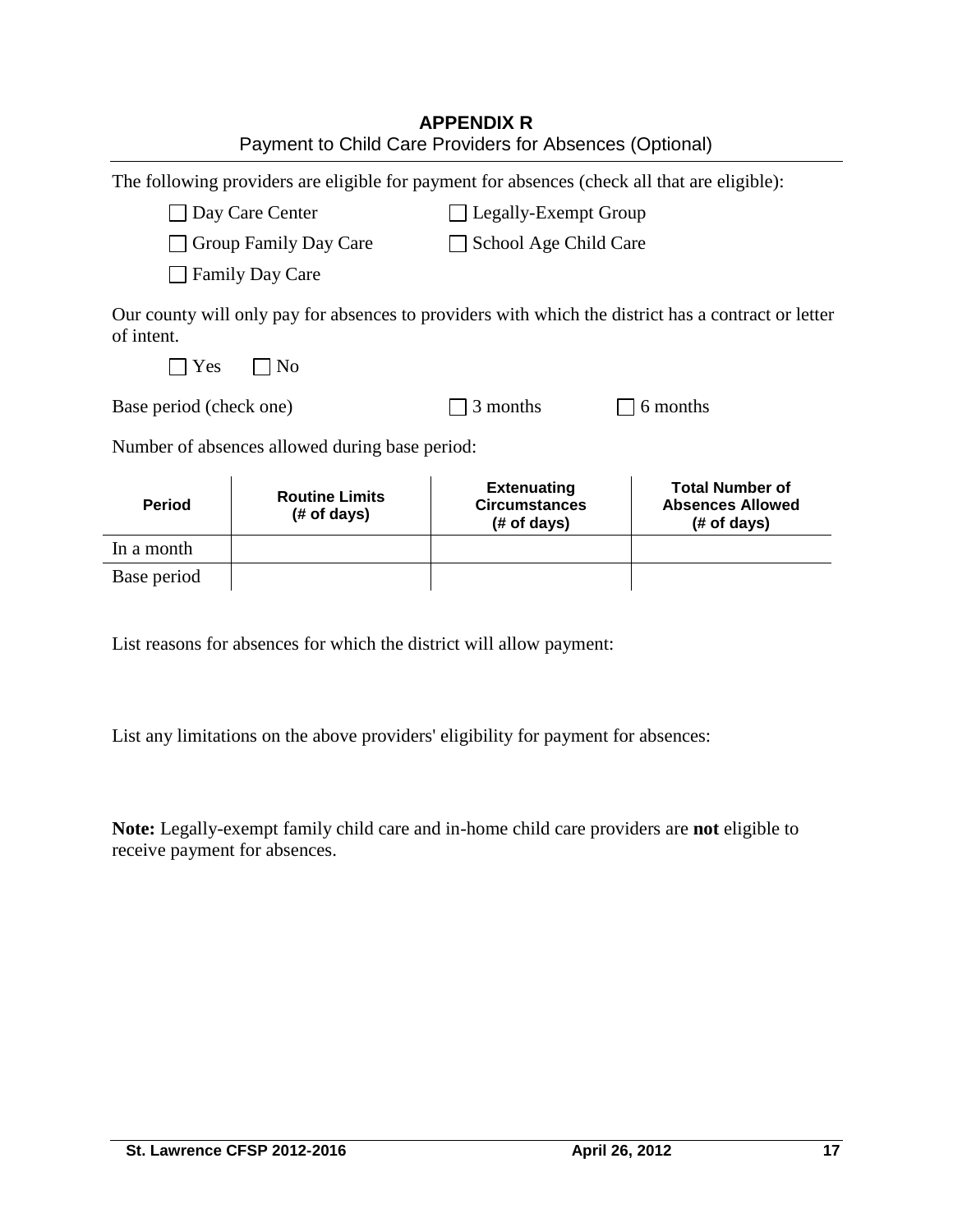| <b>APPENDIX S</b>                                               |
|-----------------------------------------------------------------|
| Payment to Child Care Providers for Program Closures (Optional) |

|  |  | The following providers are eligible for payment for program closures: |
|--|--|------------------------------------------------------------------------|
|  |  |                                                                        |

| □ Day Care Center | □ Legally-Exempt Group |
|-------------------|------------------------|
|                   |                        |

| Group Family Day Care | School Age Child Care |
|-----------------------|-----------------------|
|-----------------------|-----------------------|

**□ Family Day Care** 

The county will only pay for program closures to providers with which the district has a contract or letter of intent.

| ∼ | n |
|---|---|
|   |   |

Enter the number of days allowed for program closures (maximum allowable time for program closures is five days).

List the allowable program closures for which the county will provide payment.

**Note:** Legally-exempt family child care and in-home child care providers are **not** allowed to be reimbursed for program closures.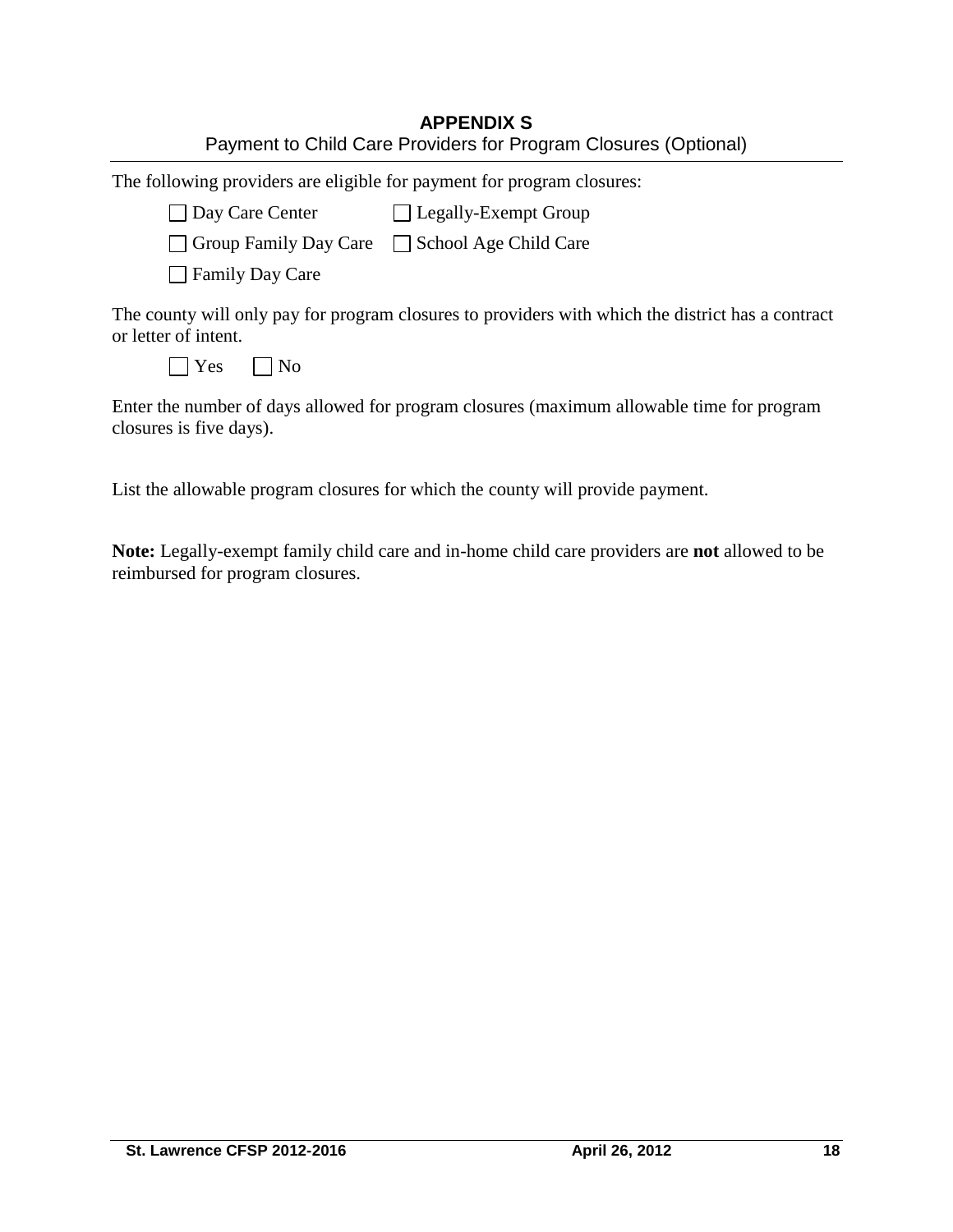#### **APPENDIX T**  Transportation, Differential Payment Rates, Enhanced Market Rate for Legally-Exempt and In-Home Providers, and Sleep (Optional)

#### **Transportation**

Describe any circumstances and limitations your county will use to reimburse for transportation. Include what type of transportation will be reimbursed (public vs. private) and how much your county will pay (per mile or trip). Note that if the county is paying for transportation, the Program Matrix in WMS should reflect this choice.

There is no reimbursement for transportation.

#### **Differential Payment Rates**

Indicate the percentage above the market rate your county has chosen.

- Accredited programs may receive a differential payment up to % above market rate.
- Care during non-traditional hours may be paid up to % above market rate.
- Limitations to the above differentials:

Payments may not exceed 15% above market rate. However, if your district wishes to establish a payment rate that is more than 15% above the applicable market rate, describe below why the 15% maximum is insufficient to provide access within the district to accredited programs and/or care provided during non-traditional hours.

#### **Enhanced Market Rate for Legally-Exempt Family and In-Home Child Care Providers**

Indicate if the district is electing to establish a payment rate that is in excess of the enhanced market rate for legally-exempt family and in-home child care providers who have annually completed 10 or more hours of training and the training has been verified by the legally-exempt caregiver enrollment agency.

- $\Box$  No.
- $\boxtimes$  Yes. Our market rate will not exceed 75% of the child care market rate established for registered family day care.

#### **Sleep**

The following describes the standards that will be used in evaluating whether or not to pay for child care services while a parent or caretaker that works a second or third shift sleeps, as wells as any limitations pertaining to payment:

Must be verified on the work history form that they worked  $2<sup>nd</sup>$  or  $3<sup>rd</sup>$  shift and the hours slept.

Indicate the number of hours allowed by your district (maximum number of hours allowed is eight).

8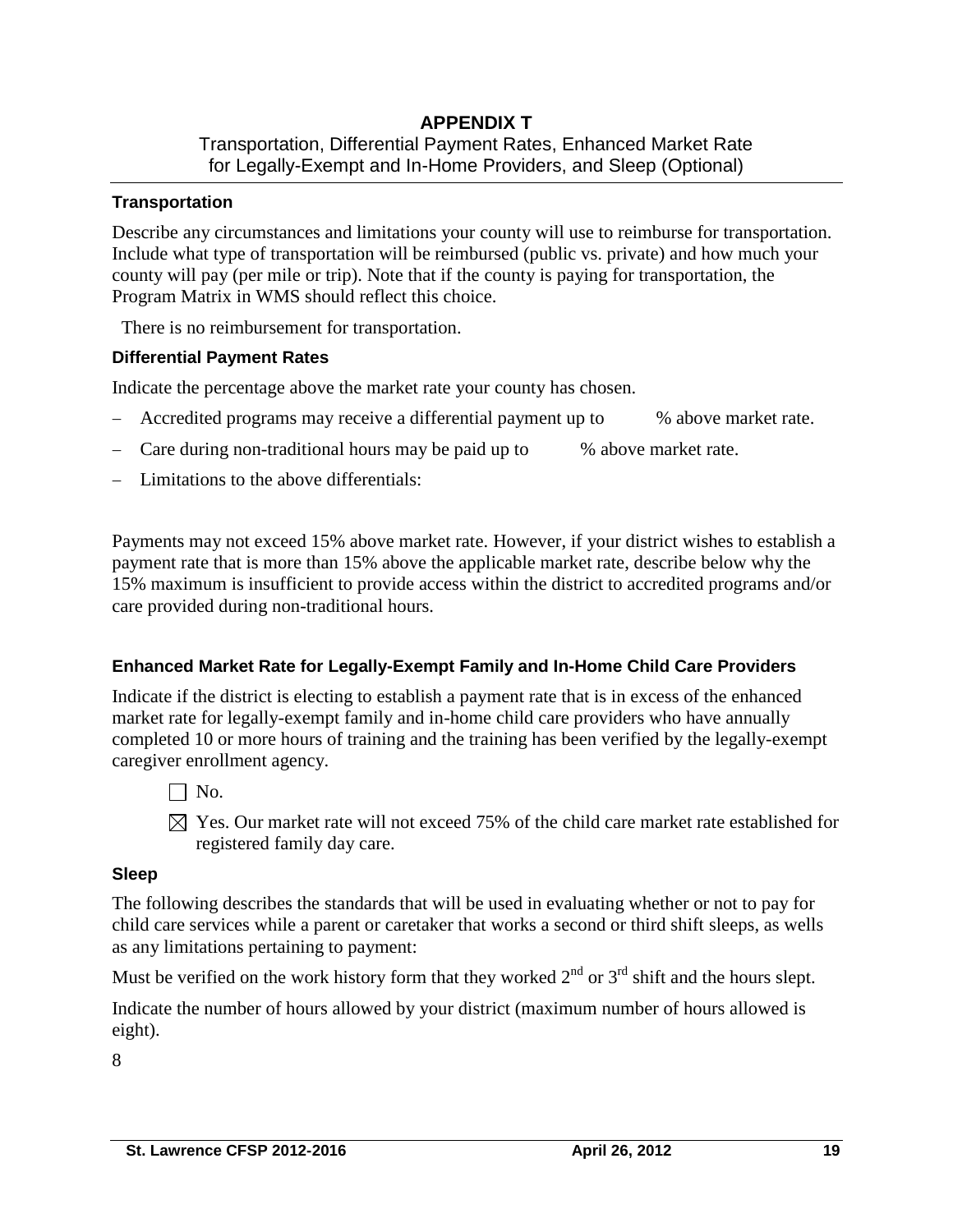## **APPENDIX U** Child Care Exceeding 24 Hours, Child Care Services Unit, Waivers, and Breaks in Activities (Optional)

#### **Child Care Exceeding 24 Hours**

Child Care services may exceed 24 consecutive hours when such services are provided on a short-term emergency basis or in other situations where the caretaker's approved activity necessitates care for 24 hours on a limited basis. Check below under what circumstances the county will pay for child care exceeding 24 hours.

 $\boxtimes$  On a short-term or emergency basis

 $\Box$  The caretaker's approved activity necessitates care for 24 hours on a limited basis

Describe any limitations for payment of child care services that exceed 24 consecutive hours.

#### **Child Care Services Unit (CCSU)**

Indicate below if your county will include 18-, 19-, or 20-year-olds in the CCSU, which is used in determining family size and countable family income.

The district will include the following in the CCSU (check all that apply).

| $\boxtimes$ 18-year-olds | $\boxtimes$ 19-year-olds | $\boxtimes$ 20-year-olds |
|--------------------------|--------------------------|--------------------------|
|--------------------------|--------------------------|--------------------------|

#### **OR**

The district will only include the following in the CCSU when it will benefit the family (check all that apply)

| $\Box$ 18-year-olds | $\Box$ 19-year-olds | $\Box$ 20-year-olds |
|---------------------|---------------------|---------------------|
|---------------------|---------------------|---------------------|

Describe the criteria your district will use to determine whether or not 18-, 19-, or 20-year olds are included in the CCSU.

#### **Waivers**

Districts have the authority to request a waiver of any regulatory provision that is non-statutory. Describe and justify why your county is requesting a waiver.

#### **Breaks in Activities**

Districts may pay for child care services for low income families during breaks in activities either for a period not to exceed two weeks or for a period not to exceed four weeks when child care arrangements would otherwise be lost and the subsequent activity is expected to begin within that period. Indicate below if your county will make such payments (check one).

 $\Box$  Two weeks  $\Box$  Four weeks

Districts may provide child care services while the caretaker is waiting to enter an approved activity or employment or on a break between approved activities. The following low income